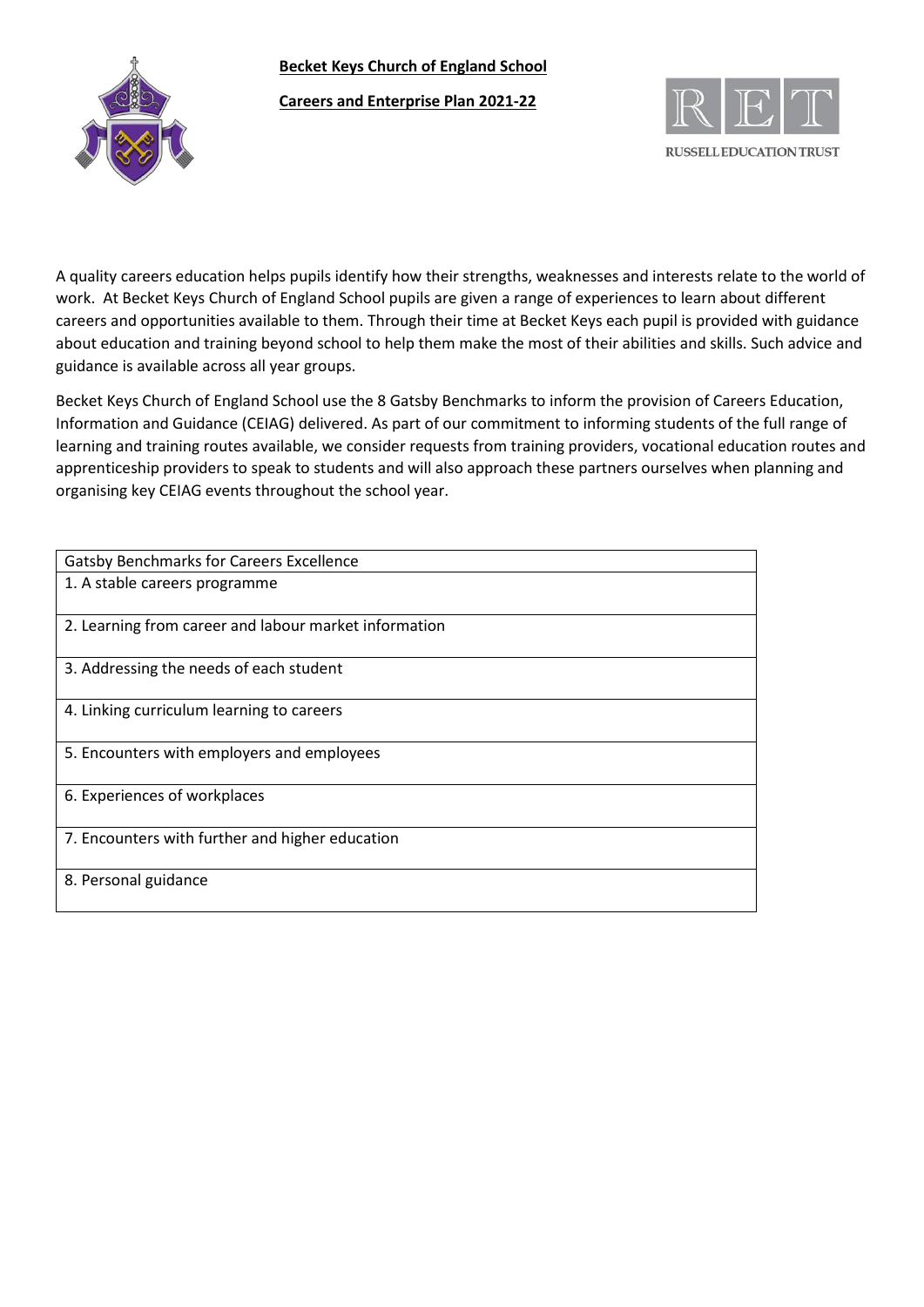| Key Stage 3 |  |
|-------------|--|
|             |  |

| Activities                                 | Details                                                                                                                                                                                                                                                                                                                                                | Impact                                                                                                                                                                                                                                                                                                                                        | Gatsby<br><b>Benchmarks</b> |
|--------------------------------------------|--------------------------------------------------------------------------------------------------------------------------------------------------------------------------------------------------------------------------------------------------------------------------------------------------------------------------------------------------------|-----------------------------------------------------------------------------------------------------------------------------------------------------------------------------------------------------------------------------------------------------------------------------------------------------------------------------------------------|-----------------------------|
| <b>National Careers</b><br>Week<br>$7 - 9$ | This week is celebrated by the school<br>which includes:<br>• Careers awareness posters<br>• Dedicated lessons and resources to<br>all year groups<br>• Guest speakers                                                                                                                                                                                 | This celebration week raises awareness of<br>future destinations and different career types.<br>It provides career guidance to support all<br>learners.                                                                                                                                                                                       | 1, 2, 4, 5, 7               |
| Parental<br>Engagement<br>$7 - 9$          | Engagement via: newsletters,<br>meetings, school website, Twitter,<br>Parentmail and information evenings<br>at key points throughout the year.                                                                                                                                                                                                        | Increased parental awareness of students'<br>milestones such as choosing options, deciding<br>on future destinations and careers<br>opportunities in school.                                                                                                                                                                                  | 3,8                         |
| <b>Enrichment Days</b><br>$7 - 9$          | Three days each academic year the<br>timetable is collapsed for an<br>alternative curriculum delivery based<br>on PSHCE and CEIAG.                                                                                                                                                                                                                     | These days include school-based events, trips<br>and presentations from guest speakers. All of<br>these activities are animated to offer students<br>further opportunities to acquire new<br>knowledge, understanding and to develop<br>skills and habits which will help broaden<br>horizons and strengthen character.                       | 1, 3, 4, 5, 8               |
| <b>Votes For Schools</b><br>$7 - 9$        | Each week students are presented<br>with a question in their tutors groups.<br>Information regarding the topic in<br>question (which is usually related to<br>the latest news or key topics such as<br>anti-bullying) is given and the different<br>viewpoints are shared with the<br>students to allow them to debate and<br>form their own opinions. | Votes for Schools is an online voting platform<br>for schools that gives all young people a<br>better knowledge of current affairs. It<br>embodies fundamental British Values and<br>helps prepare young people for life in a<br>democratic society.                                                                                          | 1, 2, 3, 4                  |
| PSHE lessons and<br>resources<br>$7-9$     | Students are taught a rich curriculum<br>with lessons accessible to all learners.                                                                                                                                                                                                                                                                      | Students engage in the PSHE curriculum. We<br>aim to promote the importance of<br>understanding the world around them and<br>being a thoughtful citizen.<br>Focus points:<br>Understanding how personal<br>$\bullet$<br>strengths and weakness and how they<br>link to career choices<br>How to stand out in an interview<br>Types of careers | 1, 2, 3, 4                  |
| <b>Displays</b><br>$7-9$                   | Each department or faculty will<br>display information on where a<br>qualification in their subject can lead<br>to a range of career pathways.                                                                                                                                                                                                         | These displays are aimed to provide students<br>with knowledge and understanding of a range<br>of career pathways and opportunities.                                                                                                                                                                                                          | 1, 2, 3, 4, 8               |

## **Key Stage 4**

| Activities              | <b>Details</b>                        | Impact                                          | Gatsby        |
|-------------------------|---------------------------------------|-------------------------------------------------|---------------|
|                         |                                       |                                                 | Benchmarks    |
| <b>National Careers</b> | This week is celebrated by the school | This celebration week raises awareness of       | 1, 2, 4, 5, 7 |
| Week                    | which includes:                       | future destinations and different career types. |               |
| $10-11$                 | • Careers awareness posters           | It provides career guidance to support all      |               |
|                         | • Dedicated lessons and resources to  | learners.                                       |               |
|                         | all year groups                       |                                                 |               |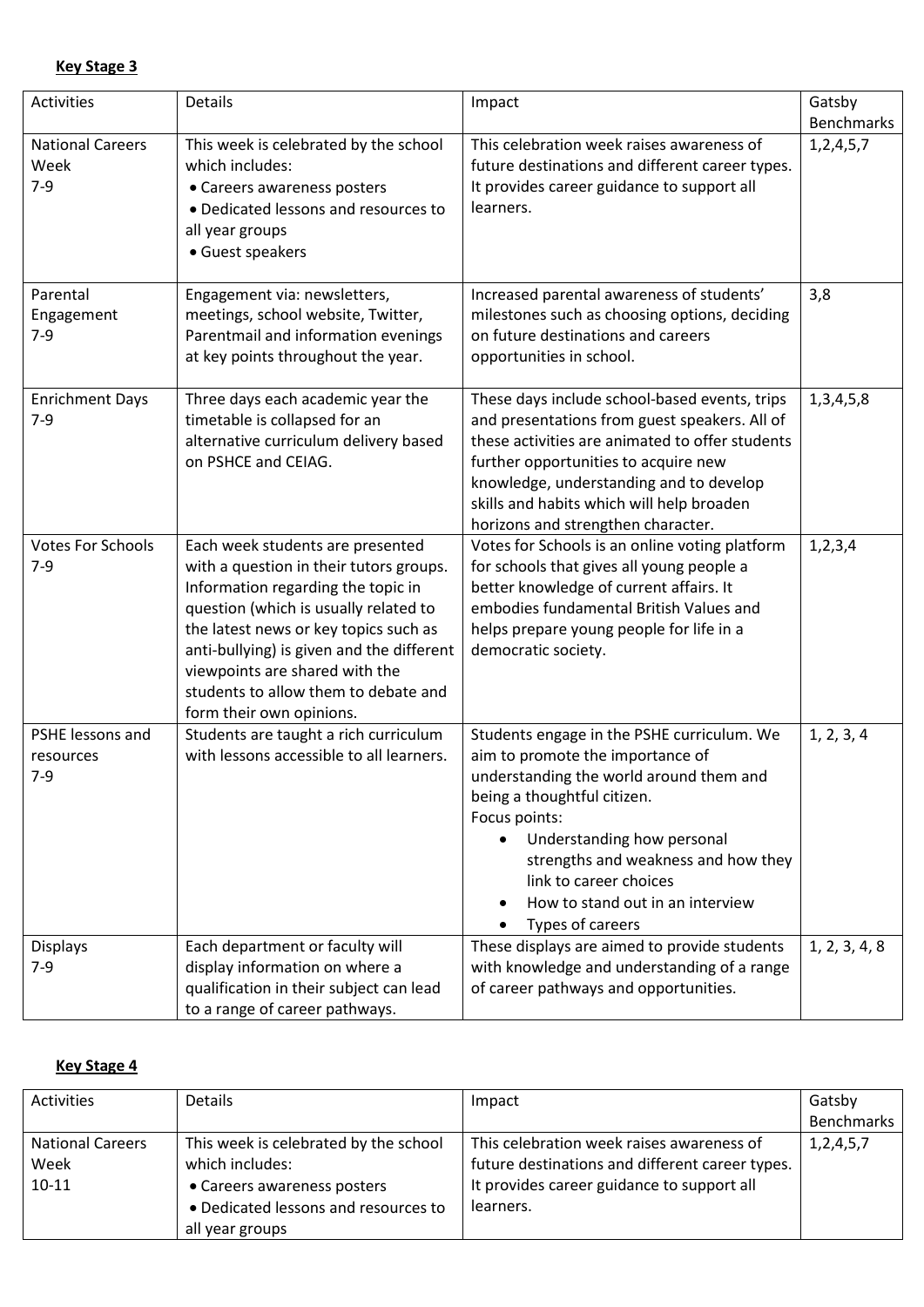|                                            | • Guest speakers for Years 9-13                                                                                                                                                                                                                                                                                                                       |                                                                                                                                                                                                                                                                                                                                                                                                                                                                                                 |               |
|--------------------------------------------|-------------------------------------------------------------------------------------------------------------------------------------------------------------------------------------------------------------------------------------------------------------------------------------------------------------------------------------------------------|-------------------------------------------------------------------------------------------------------------------------------------------------------------------------------------------------------------------------------------------------------------------------------------------------------------------------------------------------------------------------------------------------------------------------------------------------------------------------------------------------|---------------|
| <b>Careers Fair</b><br>10                  | Opportunity Thurrock takes place in<br>October each academic year with a<br>changing theme and focus each year.                                                                                                                                                                                                                                       | Increased awareness and understanding of<br>universities and their courses,<br>apprenticeships, the armed forces and a<br>variety of careers available for students and<br>parents.                                                                                                                                                                                                                                                                                                             | 2, 5, 7       |
| Parental<br>Engagement<br>$10 - 11$        | Engagement via: newsletters,<br>meetings, school website, Twitter,<br>Parentmail and information evenings<br>at key points throughout the year.                                                                                                                                                                                                       | Increased parental awareness of students'<br>milestones such as choosing options, deciding<br>on future destinations and careers<br>opportunities in school.                                                                                                                                                                                                                                                                                                                                    | 3,8           |
| <b>Enrichment Days</b><br>$10 - 11$        | Three days each academic year the<br>timetable is collapsed for an<br>alternative curriculum delivery based<br>on PSHCE and CEIAG.                                                                                                                                                                                                                    | These days include School-based events, trips<br>and presentations from guest speakers. All of<br>these activities are animated to offer students<br>further opportunities to acquire new<br>knowledge, understanding and to develop<br>skills and habits which will help broaden<br>horizons and strengthen character.<br>In Year 10 we have a particular focus on<br>careers especially, we run a careers speed<br>networking event and workshops on CV<br>writing and interview preparation. | 1, 3, 4, 5, 8 |
| <b>Votes For Schools</b><br>$10 - 11$      | Each week students are presented<br>with a question in their tutor groups.<br>Information regarding the topic in<br>question (which is usually related to<br>the latest news or key topics such as<br>anti-bullying) is given and the different<br>viewpoints are shared with the<br>students to allow them to debate and<br>form their own opinions. | Votes for Schools is an online voting platform<br>for schools that gives all young people a<br>better knowledge of current affairs. It<br>embodies fundamental British Values and<br>helps prepare young people for life in a<br>democratic society.                                                                                                                                                                                                                                            | 1, 2, 3, 4    |
| PSHE lessons and<br>resources<br>$10 - 11$ | Students are taught a rich curriculum<br>with lessons accessible to all learners.                                                                                                                                                                                                                                                                     | Students engage in the PSHE curriculum. We<br>aim to promote the importance of<br>understanding the world around them and<br>being a thoughtful citizen.<br>Focus points:<br>Career pathways<br>Rights in the workplace                                                                                                                                                                                                                                                                         | 1, 2, 3, 4    |
| Options interviews<br>Year 9               | Students are interviewed about their<br>option choices prior to picking them in<br>Year 9. Students have a form tutor<br>interview and where necessary an SLT<br>interview                                                                                                                                                                            | This ensures students are making informed<br>decisions and are aware of the support and<br>guidance staff can provide them with.                                                                                                                                                                                                                                                                                                                                                                | 1, 3, 4, 8    |
| <b>Displays</b><br>$10 - 11$               | Each department or faculty will<br>display information on where a grade<br>in their subject can lead to a range of<br>career pathways.                                                                                                                                                                                                                | These displays are aimed to provide students<br>with knowledge and understanding of a range<br>of career pathways and opportunities.                                                                                                                                                                                                                                                                                                                                                            | 1, 2, 3, 4, 8 |
| Career advisors<br>$10 - 11$               | Career advisors visit the school to<br>speak to students about planning for<br>life after GCSEs.                                                                                                                                                                                                                                                      | These sessions allow students to have one on<br>one or small group interactions with trained<br>career advisors. Students are given time and<br>advise on how to make effective decisions for<br>their futures.                                                                                                                                                                                                                                                                                 | 1, 2, 3, 8    |